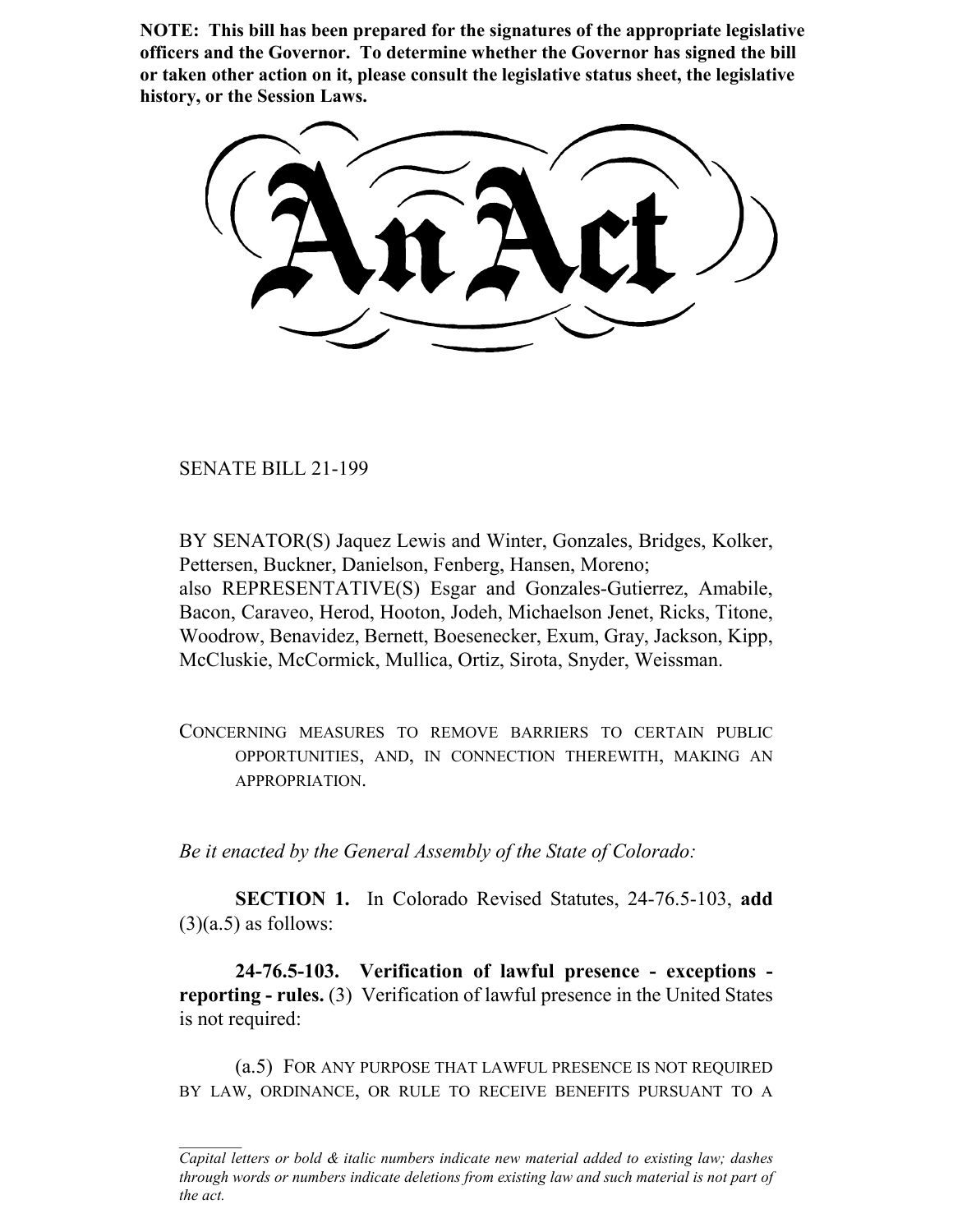## **SECTION 2.** In Colorado Revised Statutes, **repeal and reenact, with amendments,** article 76.5 of title 24 as follows: **ARTICLE 76.5 Access to Public Benefits**

**24-76.5-101. Legislative declaration.** (1) THE GENERAL ASSEMBLY FINDS AND DECLARES THAT:

(a) PEOPLE WHO IMMIGRATED TO THE UNITED STATES AND LIVE IN COLORADO ARE ESSENTIAL MEMBERS OF OUR COMMUNITIES;

(b) EVERY DAY, THE STATE BENEFITS FROM THE CONTRIBUTIONS OF UNDOCUMENTED IMMIGRANTS TO OUR SOCIETY. IMMIGRANTS HOLD JOBS THAT ARE CRITICAL TO OUR ECONOMY AND COMMUNITIES, AND IN SOME INDUSTRIES COMPRISE MORE THAN ONE-THIRD OF THE WORKFORCE. IMMIGRANTS MAKE OUR TOURISM INDUSTRY RUN; BUILD OUR BUILDINGS; LAY OUR ROADS; PROVIDE IN-HOME CARE TO OUR SENIORS, CHILDREN, AND PEOPLE WITH DISABILITIES; BRING FOOD TO OUR TABLES; AND BRING FOOD TO OUR DOORSTEPS.

(c) IMMIGRANTS COMPRISE OVER NINE PERCENT OF COLORADO'S POPULATION AND CONTRIBUTE TO THE ECONOMY THROUGH THE LABOR FORCE AND AS CONSUMERS AND TAXPAYERS. IN 2019, IMMIGRANTS IN COLORADO PAID ALMOST SIX BILLION DOLLARS IN LOCAL, STATE, AND FEDERAL TAXES.IN COLORADO, UNDOCUMENTED IMMIGRANTS PAY NEARLY TWO HUNDRED SEVENTY-FIVE MILLION DOLLARS IN FEDERAL TAXES AND MORE THAN ONE HUNDRED FIFTY MILLION DOLLARS IN STATE AND LOCAL TAXES ANNUALLY.

(d) THESE HARDWORKING COLORADANS ARE DIVERSE AND ARE OFTEN A PART OF A MIXED-STATUS FAMILY. IN COLORADO:

(I) THE ESTIMATED POPULATION OF UNDOCUMENTED IMMIGRANTS IS ONE HUNDRED SIXTY-TWO THOUSAND, AND THIS NUMBER REPRESENTS APPROXIMATELY EIGHT PERCENT OF CHILDREN UNDER SIXTEEN YEARS OF AGE;

(II) ADDITIONALLY, AN ESTIMATED TWO HUNDRED SEVENTY-SIX

## PAGE 2-SENATE BILL 21-199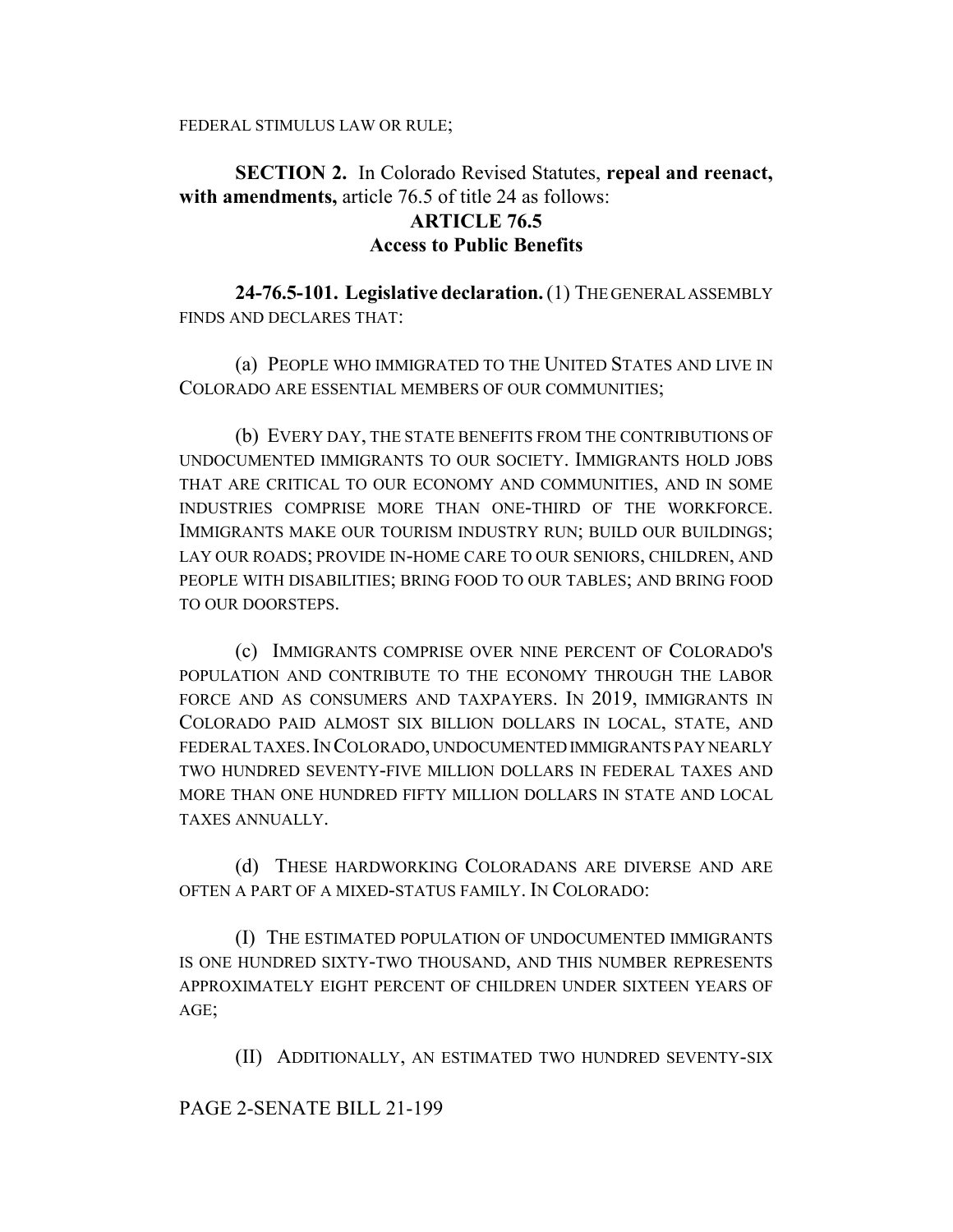THOUSAND FIVE HUNDRED EIGHTY-NINE COLORADANS LIVE WITH A FAMILY MEMBER WHO IS AN UNDOCUMENTED IMMIGRANT, INCLUDING ONE HUNDRED THIRTY THOUSAND NINE HUNDRED FIFTY-EIGHT CHILDREN; AND

(III) CHILDREN FROM IMMIGRANT FAMILIES ARE DISPROPORTIONATELY MORE LIKELY TO BE FROM A LOW-INCOME HOUSEHOLD.

(e) THE 2006 SPECIAL LEGISLATIVE SESSION FACILITATED THE PASSAGE OF ANTI-IMMIGRANT LEGISLATION THAT LEFT BEHIND IMMIGRANT FAMILIES, CITIZEN FAMILIES EXPERIENCING HOMELESSNESS, AND PERSONS FLEEING FROM DOMESTIC VIOLENCE WITHOUT THE NECESSARY PUBLIC BENEFITS, INCLUDING PROFESSIONAL AND OCCUPATIONAL LICENSES. BECAUSE OF THESE POLICIES, STATE AND LOCAL AGENCIES BELIEVED THAT THEY WERE REQUIRED TO VERIFY THE LAWFUL PRESENCE OF APPLICANTS FOR PUBLIC BENEFITS, INCLUDING PROFESSIONAL, OCCUPATIONAL, AND COMMERCIAL LICENSES, ABOVE AND BEYOND WHAT IS REQUIRED IN FEDERAL LAW.

(f) UNDOCUMENTED IMMIGRANTS WHO DO NOT HAVE THE REQUIRED DOCUMENTS TO ESTABLISH LAWFUL PRESENCE ARE PREVENTED IN MANY CIRCUMSTANCES FROM APPLYING FOR SUCH LICENSES, WHICH, IN TURN, PREVENTS THESE PERSONS FROM FULLY PARTICIPATING IN COLORADO'S ECONOMY AND ACCESSING STATE AND LOCAL PUBLIC BENEFITS, INCLUDING LOANS; GRANTS; CONTRACTS; PROGRAMS THAT ADDRESS FOOD, HOUSING, AND ENERGY; AND OTHER BENEFITS.

(g) UNDOCUMENTED IMMIGRANTS ARE INELIGIBLE FOR MOST FEDERAL BENEFITS AND WERE EXCLUDED FROM RECEIVING FEDERAL STIMULUS MONEY PROVIDED IN THE FEDERAL "CARES ACT" PUB.L. 116-136, 134 STAT. 281 (2020), AS AMENDED. LOCAL COMMUNITIES WERE RESTRICTED FROM PROVIDING THEIR RESIDENTS WITH CRUCIAL RELIEF DURING THE COVID-19 PANDEMIC BECAUSE OF THESE ANTI-IMMIGRANT LAWS.

(h) IN 2018, VARIOUS INDUSTRIES INCLUDING CHILD CARE, AGRICULTURE, HEALTH CARE, K-12 EDUCATION, AND TRANSPORTATION AVERAGED BETWEEN ONE AND TWO AND ONE-HALF JOB OPENINGS PER EVERY UNEMPLOYED WORKER, DEMONSTRATING A HIGH NEED FOR A LARGER LABOR POOL AND WORKFORCE THAT CAN FILL THESE GAPS THROUGH

## PAGE 3-SENATE BILL 21-199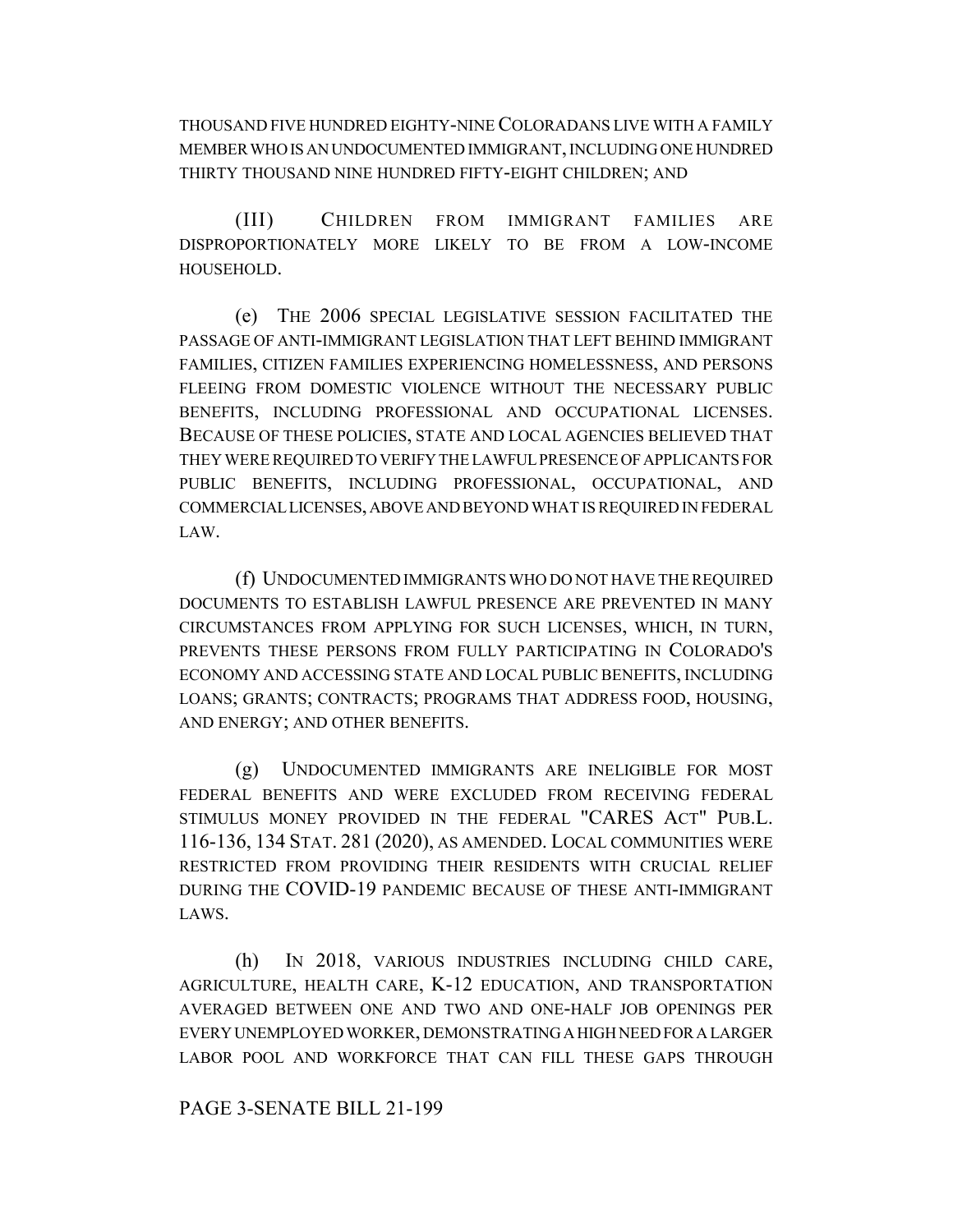CONTRACTING AND SMALL BUSINESS DEVELOPMENT; AND

(i) PROTECTING THE WELL-BEING OF THESE MEMBERS OF OUR COMMUNITIES AND FACILITATING THEIR ACCESS TO IMPORTANT PUBLIC BENEFITS AND OPPORTUNITIES, PARTICULARLY DURING A GLOBAL HEALTH CRISIS, MAKES OUR COMMUNITIES HEALTHIER, STRONGER, AND MORE PROSPEROUS.

(2) THEREFORE, THE GENERAL ASSEMBLY DECLARES IT IS THE PUBLIC POLICY OF THE STATE OF COLORADO THAT WE ENSURE THAT OUR STATE-FUNDED PROGRAMS ARE NOT DENIED TO PEOPLE BASED ON THEIR IMMIGRATION STATUS.

(3) THIS ARTICLE 76.5 DOES NOT AFFECT FEDERAL PUBLIC BENEFITS. IN THE EVENT A PROVISION OF THIS ARTICLE 76.5 CONFLICTS WITH FEDERAL LAW, FEDERAL LAW CONTROLS. FURTHERMORE, WHILE ARTICLE 76.5 DOES NOT REQUIRE LAWFUL PRESENCE FOR LOCAL PUBLIC BENEFITS, IT DOES NOT DIMINISH ANY AUTHORITY A LOCAL GOVERNMENT MAY HAVE TO BUDGET TO MEET THE NEEDS OF ITS RESIDENTS.

**24-76.5-102. Definition.** AS USED IN THIS ARTICLE 76.5, UNLESS THE CONTEXT OTHERWISE REQUIRES, "STATE OR LOCAL PUBLIC BENEFITS" SHALL HAVE THE SAME MEANING AS PROVIDED IN 8 U.S.C. SEC. 1621.

**24-76.5-103. Lawful presence consideration prohibited.** NOTWITHSTANDING ANY LAW TO THE CONTRARY, PURSUANT TO 8 U.S.C. SEC. 1621 (d), ON OR AFTER JULY 1, 2022, LAWFUL PRESENCE IS NOT A REQUIREMENT OF ELIGIBILITY FOR STATE OR LOCAL PUBLIC BENEFITS, AS THOSE STATE OR LOCAL PUBLIC BENEFITS ARE DISTRIBUTED BY ANY STATE AGENCY, POLITICAL SUBDIVISION AS DEFINED BY SECTION 29-1-202 (2), OR HOME RULE MUNICIPALITY.

**SECTION 3.** In Colorado Revised Statutes, 22-60.5-119, **amend** (1) as follows:

**22-60.5-119. Applications for licenses - authority to suspend licenses - rules.** (1) Every application by an individual for a license issued by the department of education or any authorized agent of such department shall require the applicant's name AND address, and EITHER THE APPLICANT'S social security number, THE APPLICANT'S INDIVIDUAL TAXPAYER

PAGE 4-SENATE BILL 21-199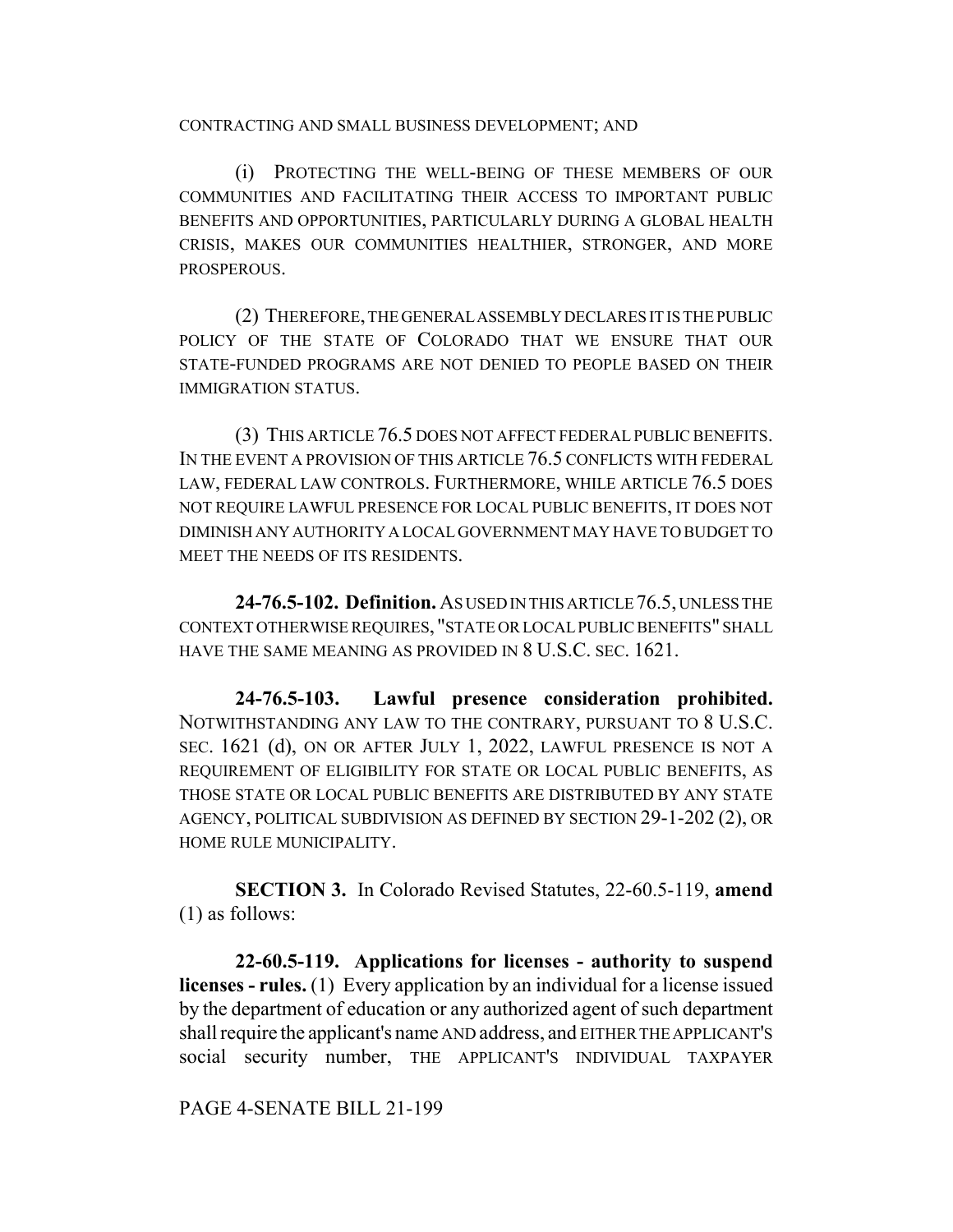IDENTIFICATION NUMBER, OR ANOTHER DOCUMENT VERIFYING THE APPLICANT'S IDENTITY AS DETERMINED BY THE STATE BOARD OF EDUCATION.

**SECTION 4.** In Colorado Revised Statutes, 24-34-107, **amend**  $(1)(a)$ ; and **repeal**  $(1)(b)$  as follows:

**24-34-107. Applications for licenses - authority to suspend licenses - rules.** (1) (a) Every application by an individual for a license issued pursuant to the authority set forth in titles 10, 11, and 12  $C.R.S.,$  by any division, board, or agency of the department of regulatory agencies shall require REQUIRES the applicant's name, address, and social security number. Subject to the exemptions found in  $8 \text{ U.S. C. sec. } 1621 \text{ (c)}(2)$ , to the extent that any such license constitutes a professional license or commercial license regulated by 8 U.S.C. sec. 1621, such division, board, or agency may issue or renew any such license to an individual only if the individual is lawfully present in the United States, and shall immediately deny any such license or renewal thereof upon determining that the individual is unlawfully present in the United States. The individual shall prove his or her identity with a secure and verifiable document, as that term is defined in section 24-72.1-102. The division, board, or agency shall not sell or utilize for any purpose other than those specified in law the information contained in the secure and verifiable document, and shall keep such information confidential unless disclosure is required by law; except that nothing in this paragraph (a) shall be construed to limit public access to records that are available for public inspection pursuant to article 72 of this title. IF THE APPLICANT DOES NOT HAVE A SOCIAL SECURITY NUMBER. THE DIVISION, BOARD, OR AGENCY SHALL REQUIRE THE APPLICANT'S INDIVIDUAL TAXPAYER IDENTIFICATION NUMBER, OR ANOTHER DOCUMENT VERIFYING THE APPLICANT'S IDENTITY, AS DETERMINED BY SUCH DIVISION, BOARD, OR AGENCY.

(b) For purposes of this subsection  $(1)$ , an individual is unlawfully present in the United States if the individual is an alien who is not:

(I) A qualified alien as defined in 8 U.S.C. sec. 1641;

(II) A nonimmigrant under the "Immigration and Nationality Act", federal Public Law 82-414, as amended; or

(III) An alien who is paroled into the United States under 8 U.S.C.

PAGE 5-SENATE BILL 21-199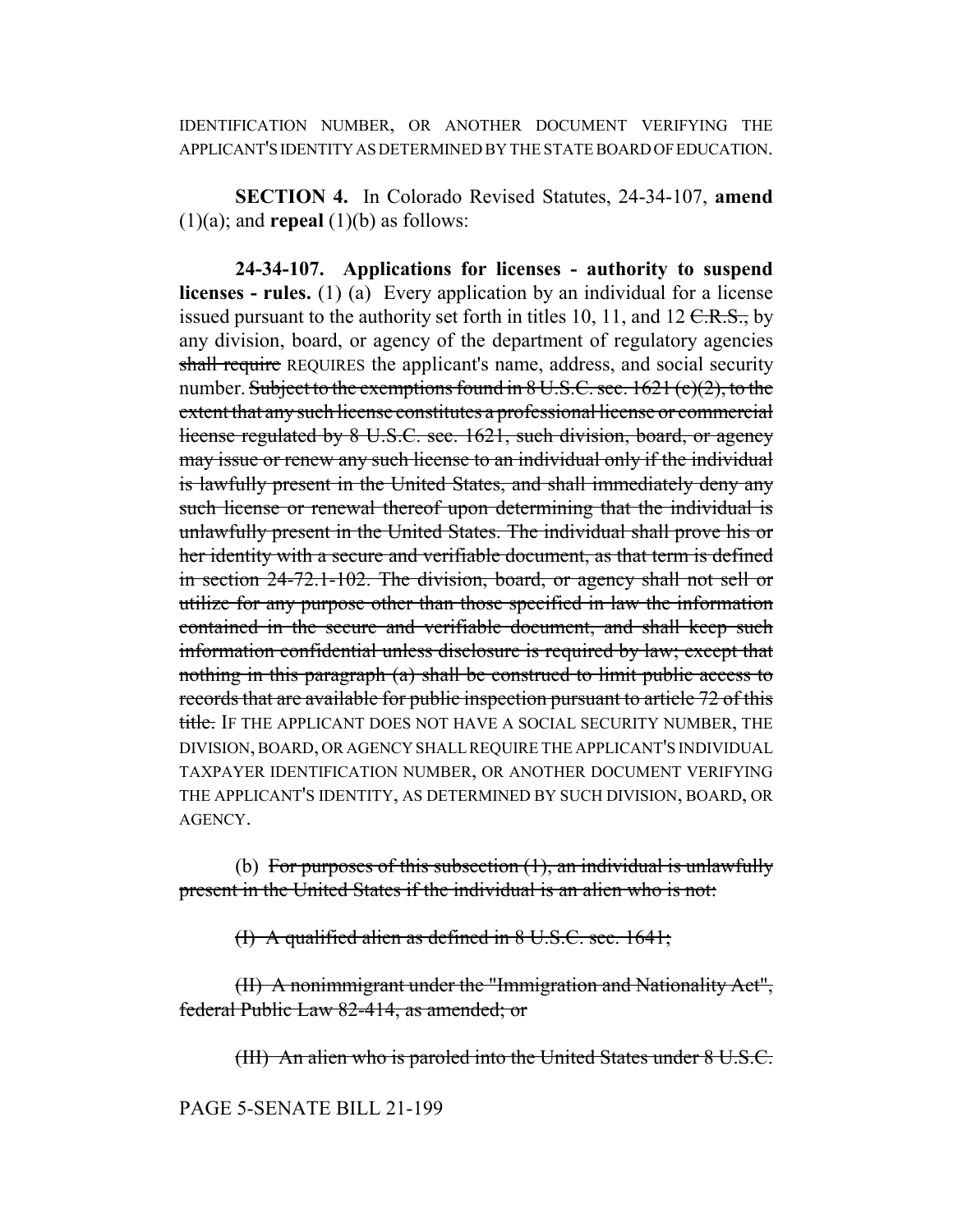sec.  $1182$  (d)(5) for less than one year.

**SECTION 5.** In Colorado Revised Statutes, 30-15-401, **repeal** (10) as follows:

**30-15-401. General regulations - definitions.** (10) (a) Subject to the exemptions found in  $8 \text{ U.S.C. sec. } 1621 \text{ (c)}(2)$ , to the extent that a license, permit, certificate, or other authorization to conduct business issued by a county constitutes a professional license or commercial license regulated by 8 U.S.C. sec. 1621, a county may issue such authorization to an individual only if the individual is lawfully present in the United States, and shall immediately deny any such authorization or renewal thereof upon determining that the individual is unlawfully present in the United States. The individual shall prove his or her identity with a secure and verifiable document, as that term is defined in section 24-72.1-102, C.R.S. A county shall not sell or utilize for any purpose other than those specified in law the information contained in the secure and verifiable document, and shall keep such information confidential unless disclosure is required by law; except that nothing in this paragraph (a) shall be construed to limit public access to records that are available for public inspection pursuant to article 72 of title 24, C.R.S.

(b) For purposes of this subsection  $(10)$ , an individual is unlawfully present in the United States if the individual is an alien who is not:

(I) A qualified alien as defined in 8 U.S.C. sec. 1641;

(II) A nonimmigrant under the "Immigration and Nationality Act", federal Public Law 82-414, as amended; or

(III) An alien who is paroled into the United States under 8 U.S.C. sec.  $1182$  (d)(5) for less than one year.

(c) This subsection (10) shall be enforced without regard to race, religion, gender, ethnicity, or national origin.

**SECTION 6.** In Colorado Revised Statutes, 31-15-501, **repeal** (2) as follows:

**31-15-501. Powers to regulate businesses.** (2) (a) Subject to the

## PAGE 6-SENATE BILL 21-199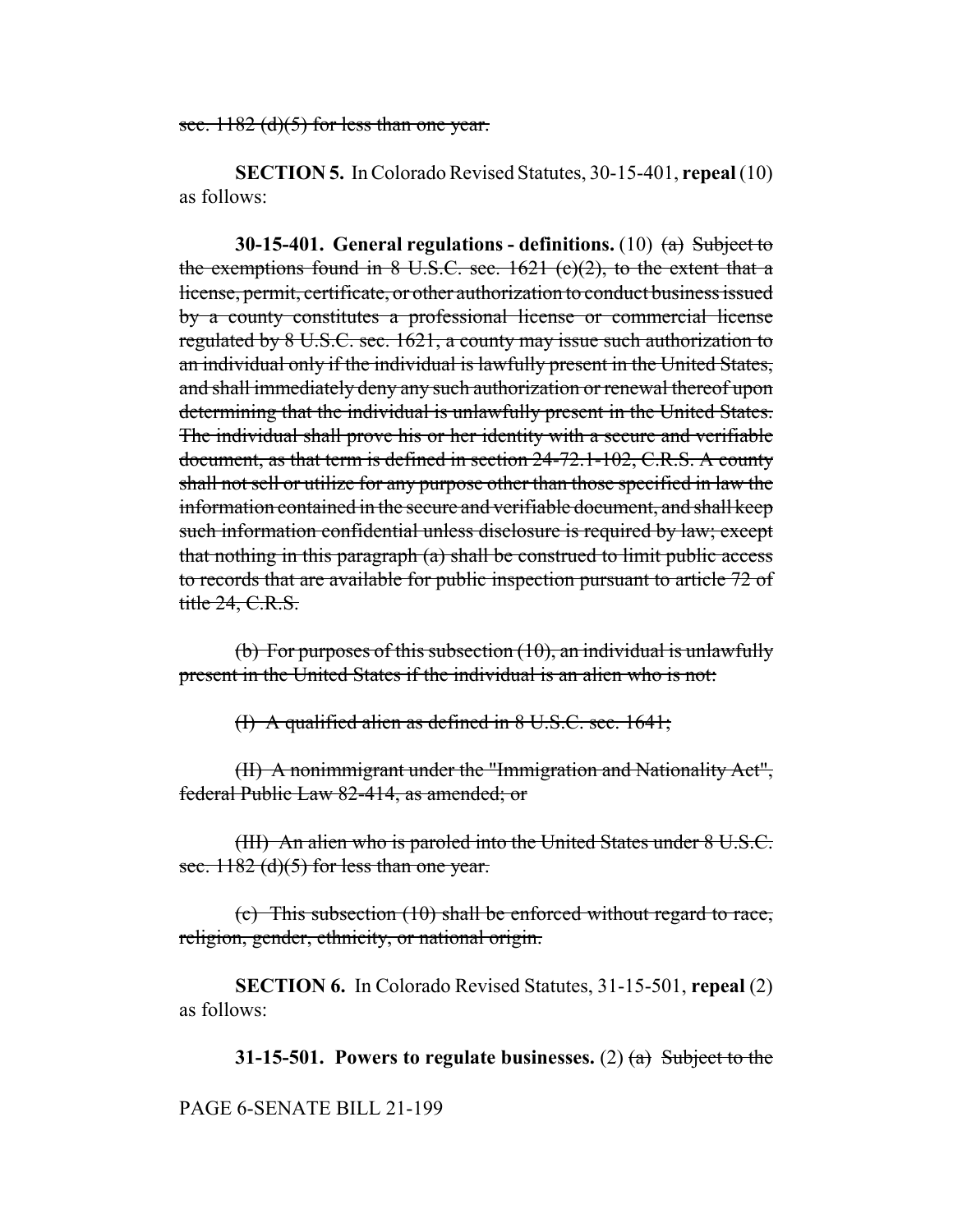exemptions found in  $8$  U.S.C. sec. 1621 (c)(2), to the extent that any license, permit, certificate, or other authorization to conduct business issued by a municipality constitutes a professional license or commercial license regulated by 8 U.S.C. sec. 1621, the governing body of a municipality may issue such authorization to an individual only if the individual is lawfully present in the United States, and shall immediately deny any such authorization or renewal thereof upon determining that the individual is unlawfully present in the United States. The individual shall prove his or her identity with a secure and verifiable document, as that term is defined in section 24-72.1-102, C.R.S. A municipality shall not sell or utilize for any purpose other than those specified in law the information contained in the secure and verifiable document, and shall keep such information confidential unless disclosure is required by law; except that nothing in this paragraph (a) shall be construed to limit public access to records that are available for public inspection pursuant to article 72 of title 24, C.R.S.

(b) For purposes of this subsection (2), an individual is unlawfully present in the United States if the individual is an alien who is not:

(I) A qualified alien as defined in 8 U.S.C. sec. 1641;

(II) A nonimmigrant under the "Immigration and Nationality Act", federal Public Law 82-414, as amended; or

(III) An alien who is paroled into the United States under 8 U.S.C. sec.  $1182$  (d)(5) for less than one year.

(c) This subsection (2) shall be enforced without regard to race, religion, gender, ethnicity, or national origin.

**SECTION 7.** In Colorado Revised Statutes, 42-2-505, **amend** (2)(a) as follows:

**42-2-505. Identification documents - individuals not lawfully present - rules.** (2) **Document contents.** (a) On an identification document issued under PURSUANT TO this section, the department shall place the phrase "Not valid for federal identification, voting, or FEDERAL public benefit purposes" clearly displayed on the face and incorporated into the machine readable zone. The department may use a substantially similar phrase if required by federal law.

PAGE 7-SENATE BILL 21-199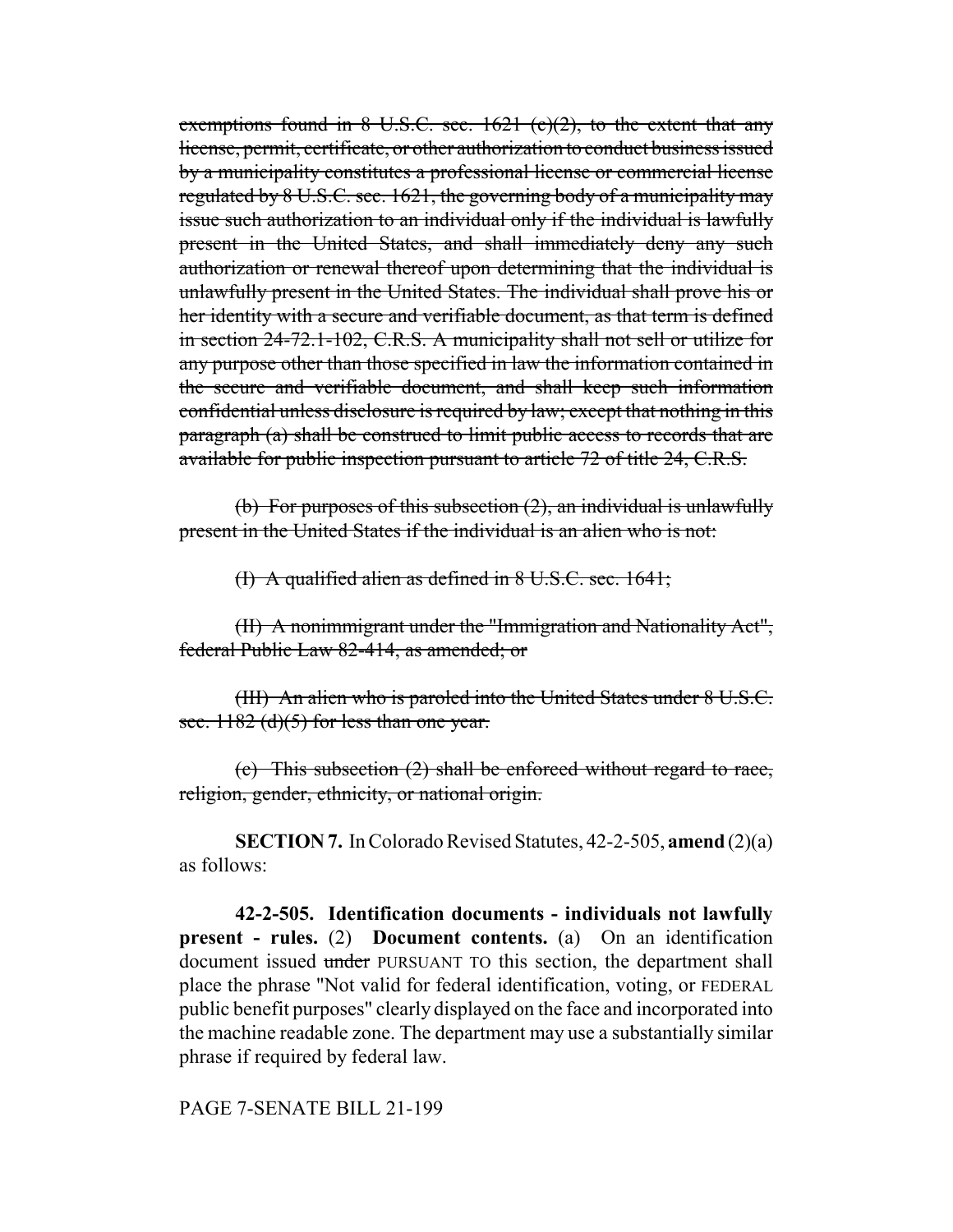**SECTION 8.** In Colorado Revised Statutes, **repeal** article 17.5 of title 8.

**SECTION 9.** In Colorado Revised Statutes, 8-72-110, **amend** (3) as follows:

**8-72-110. Reciprocal interstate agreements - rules.** (3) (a) The division is authorized to enter into arrangements with the appropriate agencies of other states or the federal government whereby individuals performing services in this and other states for employing units under circumstances not specifically provided for in sections 8-70-126 to 8-70-140.7 or under similar provisions in the unemployment compensation laws of such other states shall be ARE deemed to be engaged in employment performed entirely within this state or within one of such other states and whereby potential rights and benefits accumulated under the unemployment compensation laws of several states or under such a law of the federal government, or both, may constitute the basis for the payment of benefits through a single appropriate agency under terms that the department finds will be fair and reasonable as to all affected interests and will not result in any substantial loss to the fund. An individual applying for unemployment insurance benefits through an interstate agreement authorized by this section who is not a Colorado resident and is unable to produce a Colorado driver's license or Colorado identification card shall produce one of the other documents required by section  $24-76.5-103$  (4)(a), C.R.S., or LISTED IN SUBSECTION (3)(b) OF THIS SECTION, a valid driver's license or state identification card issued in another state, or, in the case of individuals residing in Canada, a valid Canadian identification card or valid Canadian driver's license, and execute an affidavit as described in section 24-76.5-103  $(4)(b)$ , C.R.S., stating that he or she THE INDIVIDUAL is a United States citizen, a legal permanent resident, or otherwise lawfully present in the United States pursuant to federal law.

(b) THE FOLLOWING DOCUMENTS SHALL SATISFY THE PRODUCTION REQUIREMENT DESCRIBED IN SUBSECTION (3)(a) OF THIS SECTION:

(I) A UNITED STATES MILITARY CARD OR A MILITARY DEPENDENT'S IDENTIFICATION CARD;

(II) A UNITED STATES COAST GUARD MERCHANT MARINER CARD;

PAGE 8-SENATE BILL 21-199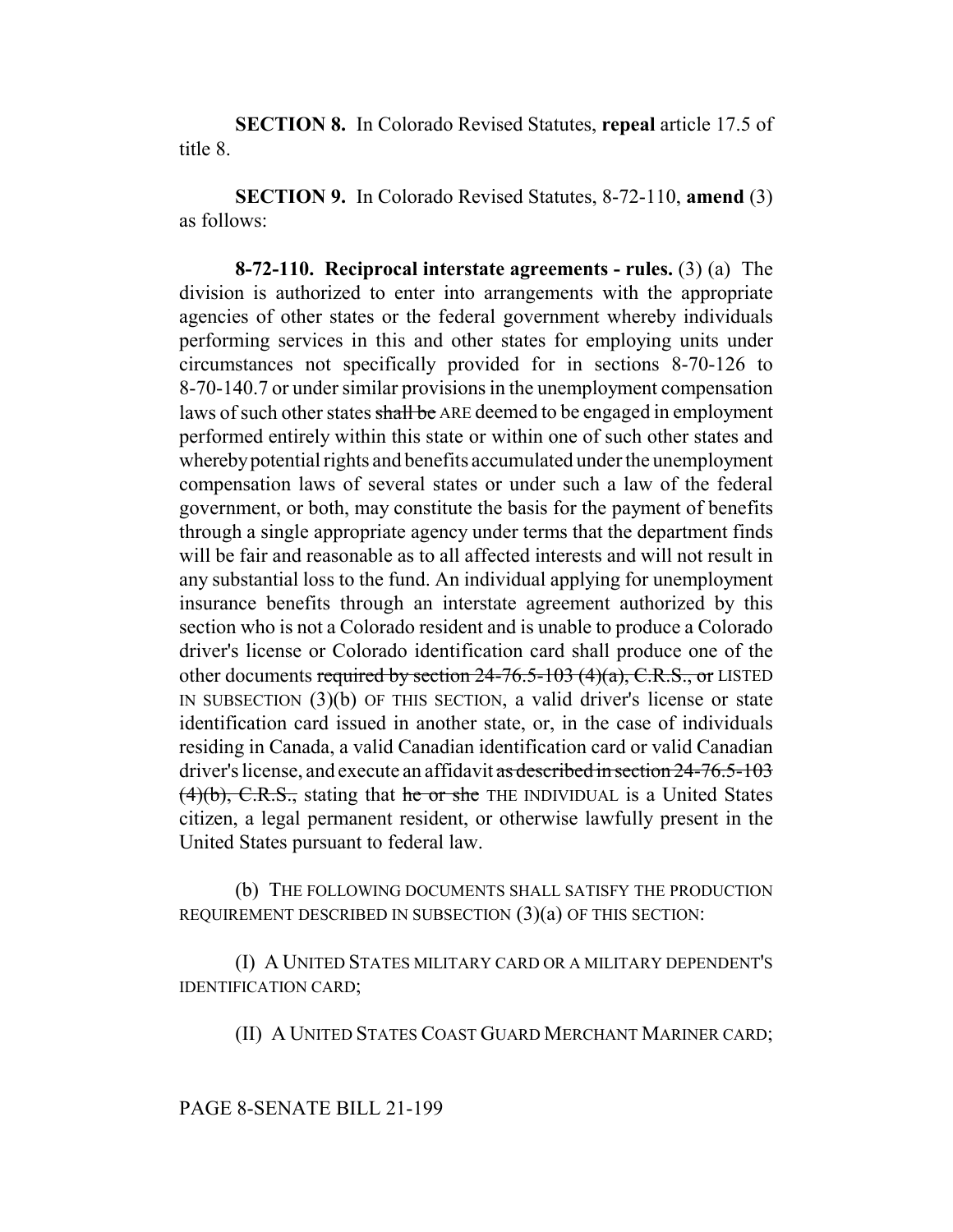(III) A NATIVE AMERICAN TRIBAL DOCUMENT; OR

(IV) ANY OTHER DOCUMENT VERIFYING THE INDIVIDUAL'S IDENTITY, AS DETERMINED BY THE DIVISION.

**SECTION 10.** In Colorado Revised Statutes, 24-21-521, **amend** (4) as follows:

**24-21-521. Commission as notary public - qualifications - no immunity or benefit - rules.** (4) The secretary of state shall verify the lawful presence in the United States of each applicant through the verification process outlined in section 24-76.5-103 (4). BY:

(a) ACCEPTING ONE OF THE FOLLOWING DOCUMENTS FROM THE APPLICANT:

(I) A UNITED STATES MILITARY CARD OR A MILITARY DEPENDENT'S IDENTIFICATION CARD;

(II) A UNITED STATES COAST GUARD MERCHANT MARINER CARD;

(III) A NATIVE AMERICAN TRIBAL DOCUMENT;

(IV) A VALID COLORADO DRIVER'S LICENSE OR A COLORADO IDENTIFICATION CARD ISSUED PURSUANT TO ARTICLE 2 OF TITLE 42, UNLESS THE APPLICANT HOLDS A LICENSE OR CARD ISSUED PURSUANT TO PART 5 OF ARTICLE 2 OF TITLE 42;

(V) A VALID DRIVER'S LICENSE OR IDENTIFICATION CARD ISSUED BY ANOTHER STATE, THE DISTRICT OF COLUMBIA, PUERTO RICO, THE UNITED STATES VIRGIN ISLANDS, OR ANY TERRITORY OR INSULAR POSSESSION SUBJECT TO THE JURISDICTION OF THE UNITED STATES THAT IS COMPLIANT WITH THE FEDERAL "REAL ID ACT", AS AMENDED;

(VI) A VALID UNITED STATES PASSPORT;

(VII) A VALID UNITED STATES PERMANENT RESIDENT CARD; OR

(VIII) ANY OTHER VALID TYPE OF IDENTIFICATION THAT REQUIRES PROOF OF LAWFUL PRESENCE IN THE UNITED STATES TO OBTAIN; AND

PAGE 9-SENATE BILL 21-199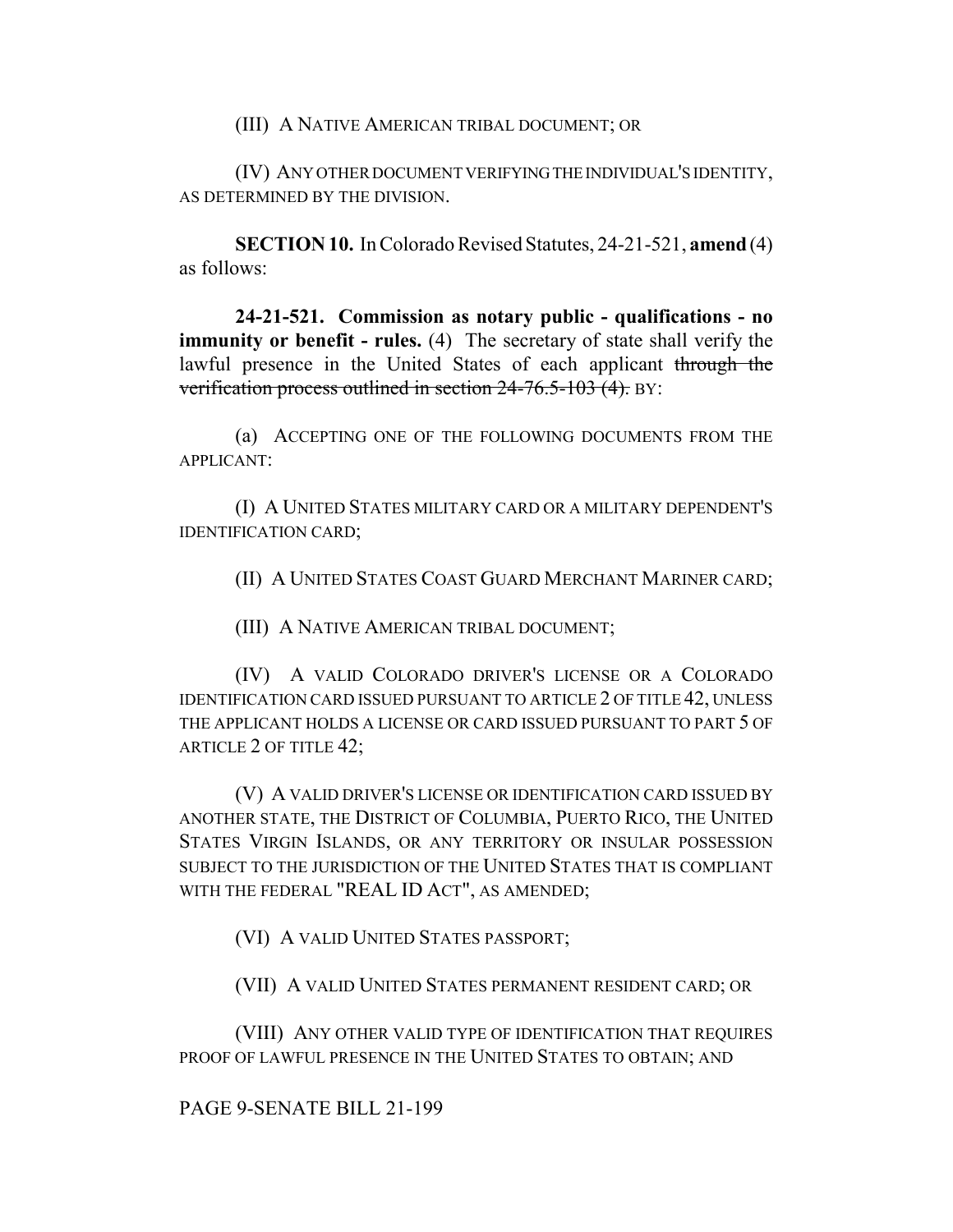(b) EXECUTING AN AFFIDAVIT STATING THAT THE APPLICANT IS:

(I) A UNITED STATES CITIZEN OR LEGAL PERMANENT RESIDENT; OR

(II) OTHERWISE LAWFULLY PRESENT IN THE UNITED STATES PURSUANT TO FEDERAL LAW.

**SECTION 11. Appropriation.** (1) For the 2021-22 state fiscal year, \$178,627 is appropriated to the department of human services. This appropriation consists of \$47,768 from the general fund and \$130,859 from federal child care development funds. To implement this act, the department may use this appropriation as follows:

(a) \$72,377, which consists of \$19,355 from the general fund and \$53,022 from federal child care development funds, for use by the office of information technology services for Colorado trails; and

(b) \$106,250, which consists of \$28,413 from the general fund and \$77,837 from federal child care development funds, for use by the office of early childhood for child care licensing and administration.

(2) For the 2021-22 state fiscal year, \$83,881 is appropriated to the department of revenue for use by the taxation business group. This appropriation is from the general fund. To implement this act, the taxation business group may use this appropriation for tax administration IT system (GenTax) support.

**SECTION 12. Effective date.** This act takes effect on July 1, 2022; except that section 1 takes effect upon passage.